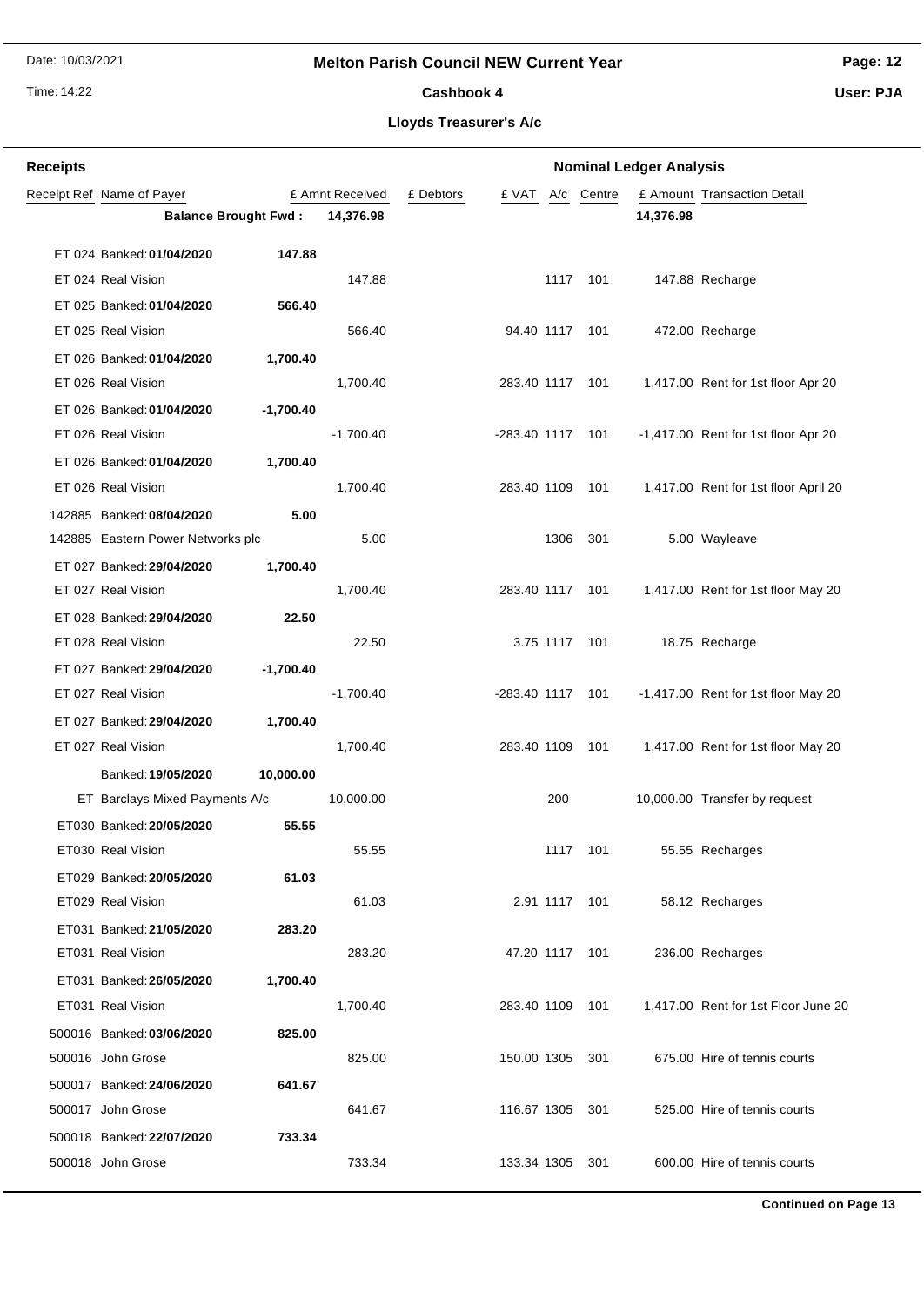# **Melton Parish Council NEW Current Year**

Time: 14:22

Cashbook 4

**Page: 13**

**User: PJA**

| <b>Receipts</b> |                                |           |                 |           | <b>Nominal Ledger Analysis</b> |             |               |  |                                                                         |  |
|-----------------|--------------------------------|-----------|-----------------|-----------|--------------------------------|-------------|---------------|--|-------------------------------------------------------------------------|--|
|                 | Receipt Ref Name of Payer      |           | £ Amnt Received | £ Debtors | £ VAT                          |             | A/c Centre    |  | £ Amount Transaction Detail                                             |  |
|                 |                                |           |                 |           |                                |             |               |  |                                                                         |  |
|                 | 500019 Banked: 23/07/2020      | 50.00     |                 |           |                                |             |               |  |                                                                         |  |
|                 | 500019 C Birkbeck              |           | 50.00           |           |                                | 1106        | 101           |  | 50.00 Donation                                                          |  |
|                 |                                |           |                 |           |                                | 324         |               |  | 50.00 Donation                                                          |  |
|                 |                                |           |                 |           |                                | 6001        | 101           |  | -50.00 Donation                                                         |  |
|                 | ET033 Banked: 24/07/2020       | 78.23     |                 |           |                                |             |               |  |                                                                         |  |
|                 | ET033 Real Vision              |           | 78.23           |           |                                |             | 3.73 1117 101 |  | 74.50 Recharge                                                          |  |
|                 | BACS Banked: 04/08/2020        | 500.00    |                 |           |                                |             |               |  |                                                                         |  |
| <b>BACS SCC</b> |                                |           | 500.00          |           |                                | 1106        | 101           |  | 500.00 Cllr Nicoll war memorial grant                                   |  |
|                 | ET034 Banked: 04/08/2020       | 1,700.40  |                 |           |                                |             |               |  |                                                                         |  |
|                 | ET034 Real Vision              |           | 1,700.40        |           | 283.40 1109                    |             | 101           |  | 1,417.00 Rent for 1st Floor Aug 2020                                    |  |
|                 | Banked: 05/08/2020             | 10,000.00 |                 |           |                                |             |               |  |                                                                         |  |
|                 | ET Barclays Mixed Payments A/c |           | 10,000.00       |           |                                | 200         |               |  | 10,000.00 Transfer by request                                           |  |
|                 | ET035 Banked: 11/08/2020       | 35.00     |                 |           |                                |             |               |  |                                                                         |  |
|                 | ET035 Suffolk Strength         |           | 35.00           |           |                                | 5.83 1301   | 301           |  | 29.17 Hire of playing fields                                            |  |
|                 | ET035 Banked: 11/08/2020       | 170.68    |                 |           |                                |             |               |  |                                                                         |  |
|                 | ET035 Real Vision              |           | 170.68          |           | 28.45 1117 101                 |             |               |  | 142.23 Service recharges                                                |  |
|                 | 500020 Banked: 20/08/2020      | 641.67    |                 |           |                                |             |               |  |                                                                         |  |
|                 | 500020 John Grose              |           | 641.67          |           | 116.67 1305                    |             | 301           |  | 525.00 Hire of tennis courts                                            |  |
|                 | ET036 Banked: 20/08/2020       | 1,700.40  |                 |           |                                |             |               |  |                                                                         |  |
|                 | ET036 Real Vision              |           | 1,700.40        |           | 283.40 1109                    |             | 101           |  | 1,417.00 Rent for 1st Floor Sept 2020                                   |  |
|                 | ET Banked: 03/09/2020          | 283.20    |                 |           |                                |             |               |  |                                                                         |  |
|                 | ET Real Vision                 |           | 283.20          |           | 47.20 1117                     |             | 101           |  | 236.00 Recharges                                                        |  |
|                 | ET Banked: 14/09/2020          | 400.00    |                 |           |                                |             |               |  |                                                                         |  |
|                 | ET Sarah Latimer               |           | 400.00          |           |                                | 1301        | 301           |  | 400.00 Transfer made in error                                           |  |
|                 | ET Banked: 14/09/2020          | $-400.00$ |                 |           |                                |             |               |  |                                                                         |  |
|                 | <b>ET</b> Sarah Latimer        |           | $-400.00$       |           |                                | 1301        | 301           |  | -400.00 Transfer made in error                                          |  |
|                 | Banked: 24/09/2020             | 10,000.00 |                 |           |                                |             |               |  |                                                                         |  |
|                 | ET Barclays Mixed Payments A/c |           | 10,000.00       |           |                                | 200         |               |  | 10,000.00 Transfer by request                                           |  |
|                 | ET Banked: 28/09/2020          | 1,700.40  |                 |           |                                |             |               |  |                                                                         |  |
|                 | <b>ET</b> Real Vision          |           | 1,700.40        |           | 283.40 1109                    |             | 101           |  | 1,417.00 Rent for 1st Floor Oct 20                                      |  |
|                 | ET039 Banked: 01/10/2020       | 90.23     |                 |           |                                |             |               |  |                                                                         |  |
|                 | ET039 Real Vision              |           | 90.23           |           |                                | 4.30 1117   | - 101         |  | 85.93 Recharges                                                         |  |
|                 | FPI Banked: 01/10/2020         | 500.00    |                 |           |                                |             |               |  |                                                                         |  |
|                 | <b>FPI Scarfe Trust</b>        |           | 500.00          |           |                                | 1106        | 101           |  | 500.00 Grant for WW2 war memorial                                       |  |
|                 |                                |           |                 |           |                                | 325<br>6001 | 101           |  | 500.00 Grant for WW2 war memorial<br>-500.00 Grant for WW2 war memorial |  |
|                 |                                |           |                 |           |                                |             |               |  |                                                                         |  |
|                 | 500021 Banked: 15/10/2020      | 550.00    |                 |           |                                |             |               |  |                                                                         |  |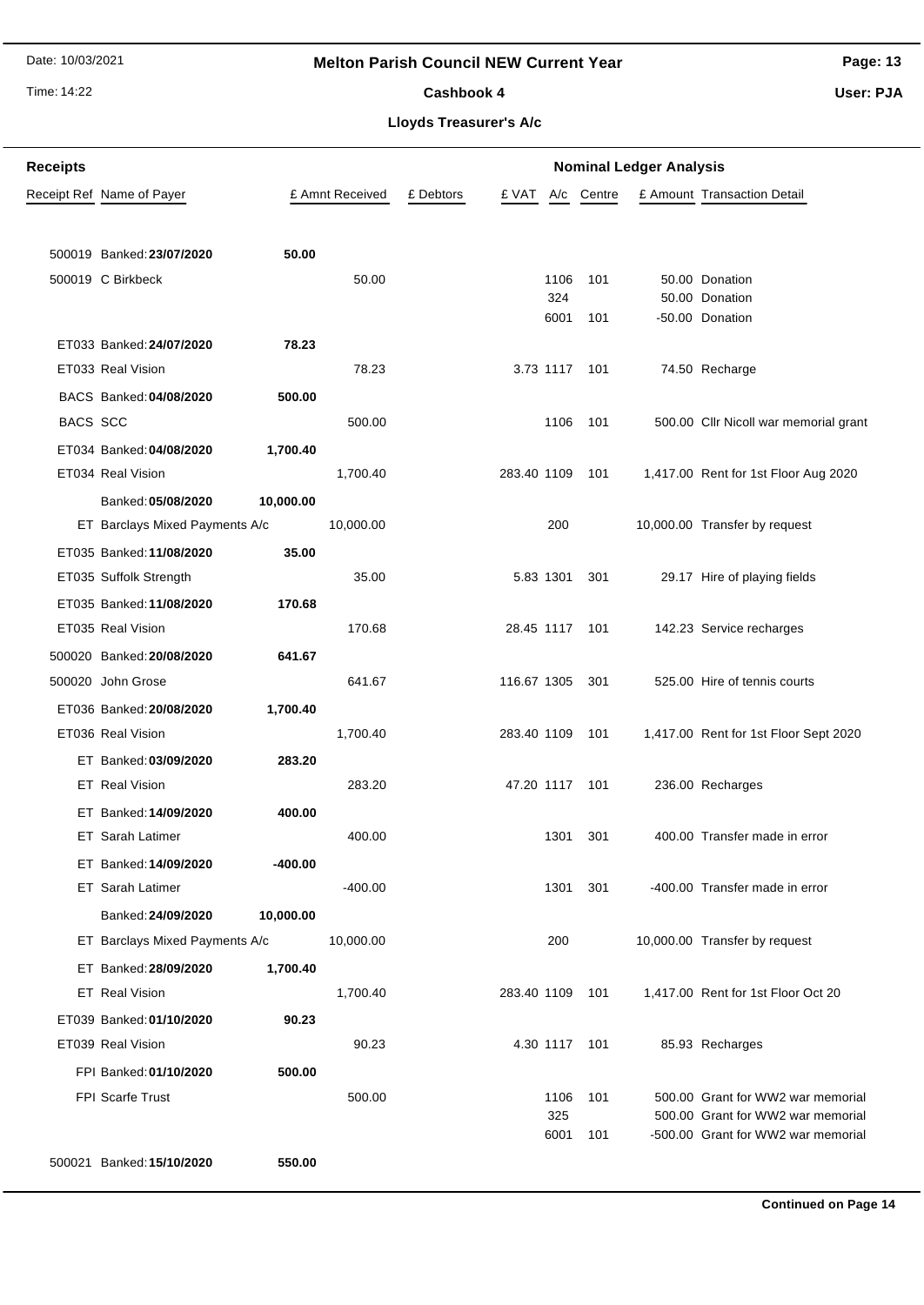# **Melton Parish Council NEW Current Year**

Time: 14:22

# **Page: 14**

Cashbook 4

**User: PJA**

| <b>Receipts</b> |                                                                 |                 |           |                 |             | <b>Nominal Ledger Analysis</b> |                                      |
|-----------------|-----------------------------------------------------------------|-----------------|-----------|-----------------|-------------|--------------------------------|--------------------------------------|
|                 | Receipt Ref Name of Payer                                       | £ Amnt Received | £ Debtors | £ VAT<br>A/c    | Centre      |                                | £ Amount Transaction Detail          |
|                 |                                                                 |                 |           |                 |             |                                |                                      |
|                 | 500021 John Grose                                               | 550.00          |           | 100.00 1305     | 301         |                                | 450.00 Tennis court hire             |
|                 | BGC Banked: 23/10/2020<br>180.00                                |                 |           |                 |             |                                |                                      |
|                 | <b>BGC East Suffolk Council</b>                                 | 180.00          |           | 1308            | 301         |                                | 180.00 Grant towards beacons         |
|                 | Banked: 28/10/2020<br>10,000.00                                 |                 |           |                 |             |                                |                                      |
|                 | ET Barclays Mixed Payments A/c                                  | 10,000.00       |           | 200             |             |                                | 10,000.00 Transfer by request        |
|                 | ET040 Banked: 30/10/2020<br>1,700.40                            |                 |           |                 |             |                                |                                      |
|                 | ET040 Real Vision                                               | 1,700.40        |           | 283.40 1109     | 101         |                                | 1,417.00 Rent for 1st Floor Nov 2020 |
|                 | ET041 Banked: 12/11/2020<br>91.51                               |                 |           |                 |             |                                |                                      |
|                 | ET041 Real Vision                                               | 91.51           |           | 3.75 1117       | 101         |                                | 18.75 Window cleaning                |
|                 |                                                                 |                 |           | 1117            | 101         |                                | 69.01 Water charges                  |
|                 | ET042 Banked: 01/12/2020<br>1,700.40                            |                 |           |                 |             |                                |                                      |
|                 | ET042 Real Vision                                               | 1,700.40        |           | 283.40 1109     | 101         |                                | 1,417.00 Rent for 1st Floor Dec20    |
|                 | Banked: 09/12/2020<br>10,000.00                                 |                 |           |                 |             |                                |                                      |
|                 | ET Barclays Mixed Payments A/c<br>ET Banked: 04/01/2021<br>1.00 | 10,000.00       |           | 200             |             |                                | 10,000.00 Transfer by request        |
|                 | ET P Alder                                                      | 1.00            |           | 1301            | 301         |                                | 1.00 Forest School                   |
|                 | STO Banked: 04/01/2021<br>120.00                                |                 |           |                 |             |                                |                                      |
|                 | STO WTYFC                                                       | 120.00          |           | 1304            | 301         |                                | 120.00 Hire of football pitches      |
|                 | STO Banked: 04/01/2021<br>$-120.00$                             |                 |           |                 |             |                                |                                      |
|                 | STO WTYFC                                                       | $-120.00$       |           |                 | 4315<br>301 |                                | -120.00 hire of football pitches     |
|                 | ET 043 Banked: 05/01/2021<br>1,700.40                           |                 |           |                 |             |                                |                                      |
|                 | ET 043 Real Vision                                              | 1,700.40        |           | 283.40 1109     | 101         |                                | 1,417.00 1st Floor Rent Jan 2021     |
|                 | 73.50<br>ET 045 Banked: 14/01/2021                              |                 |           |                 |             |                                |                                      |
|                 | ET 045 Real Vision                                              | 73.50           |           | 12.25 1117      | 101         |                                | 61.25 Recharges                      |
|                 | 101.63<br>ET 044 Banked: 14/01/2021                             |                 |           |                 |             |                                |                                      |
|                 | ET 044 Real Vision                                              | 101.63          |           | 4.84 1117 101   |             |                                | 96.79 Recharges                      |
|                 | ET 046 Banked: 27/01/2021<br>297.60                             |                 |           |                 |             |                                |                                      |
|                 | ET 046 Real Vision                                              | 297.60          |           | 49.60 1117 101  |             |                                | 248.00 Real Vision                   |
|                 | Banked: 03/02/2021<br>20,000.00                                 |                 |           |                 |             |                                |                                      |
|                 | ET Barclays Current A/c                                         | 20,000.00       |           | 200             |             |                                | 20,000.00 Transfer by request        |
|                 | ET047 Banked: 04/02/2021<br>1,700.40                            |                 |           |                 |             |                                |                                      |
|                 | ET047 Real Vision                                               | 1,700.40        |           | 283.40 1109 101 |             |                                | 1,417.00 1st Floor rent              |
|                 | ET048 Banked: 04/02/2021<br>22.50                               |                 |           |                 |             |                                |                                      |
|                 | ET048 Real Vision                                               | 22.50           |           | 3.75 1117 101   |             |                                | 18.75 Recharges                      |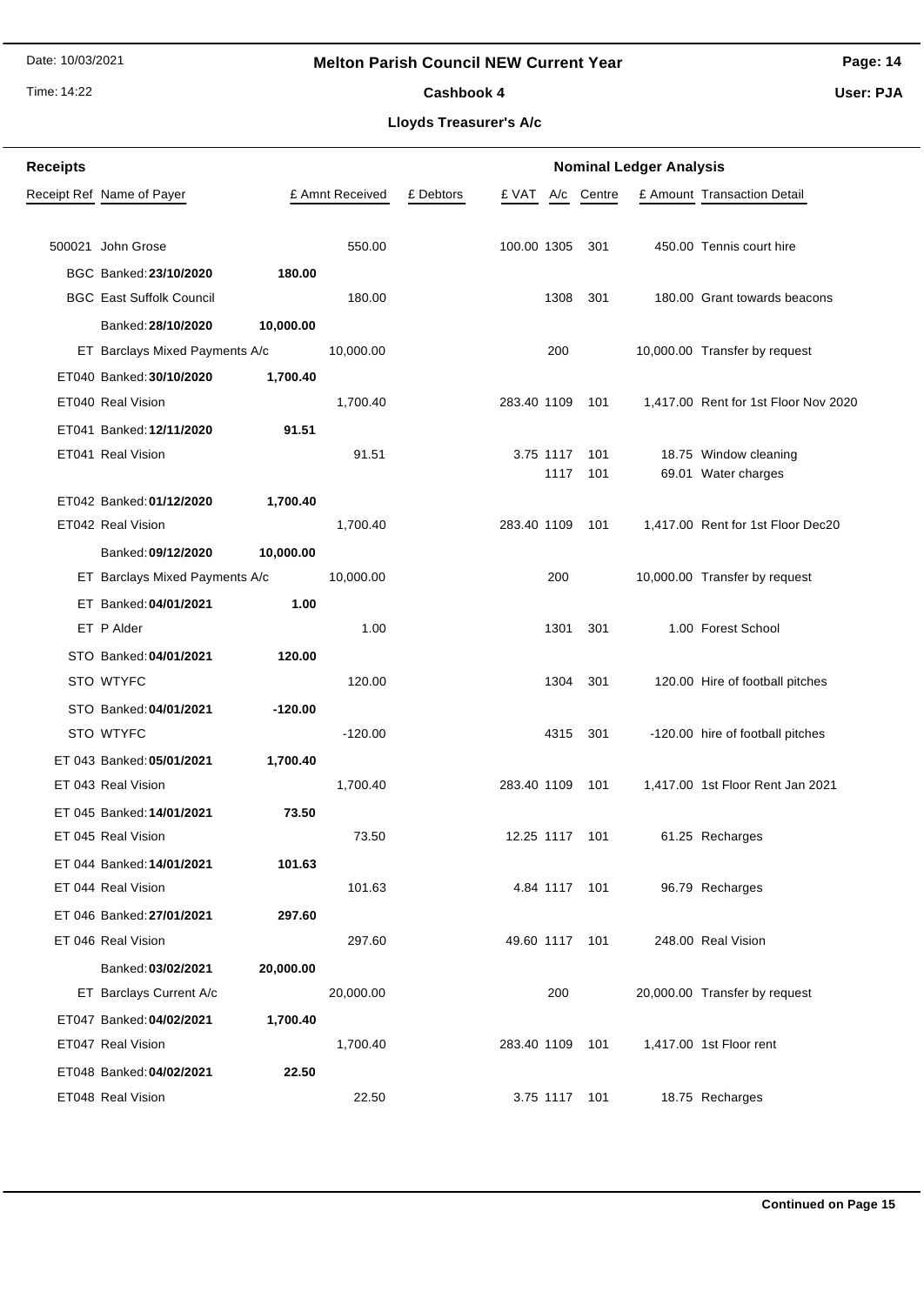| Date: 10/03/2021       | <b>Melton Parish Council NEW Current Year</b> | Page: 15   |          |            |  |  |  |  |
|------------------------|-----------------------------------------------|------------|----------|------------|--|--|--|--|
| Time: 14:22            |                                               | Cashbook 4 |          |            |  |  |  |  |
|                        |                                               |            |          |            |  |  |  |  |
| <b>Total Receipts</b>  | 94,012.32                                     | 0.00       | 3,762.64 | 90,249.68  |  |  |  |  |
| <b>Cashbook Totals</b> | 108,389.30                                    | 0.00       | 3,762.64 | 104,626.66 |  |  |  |  |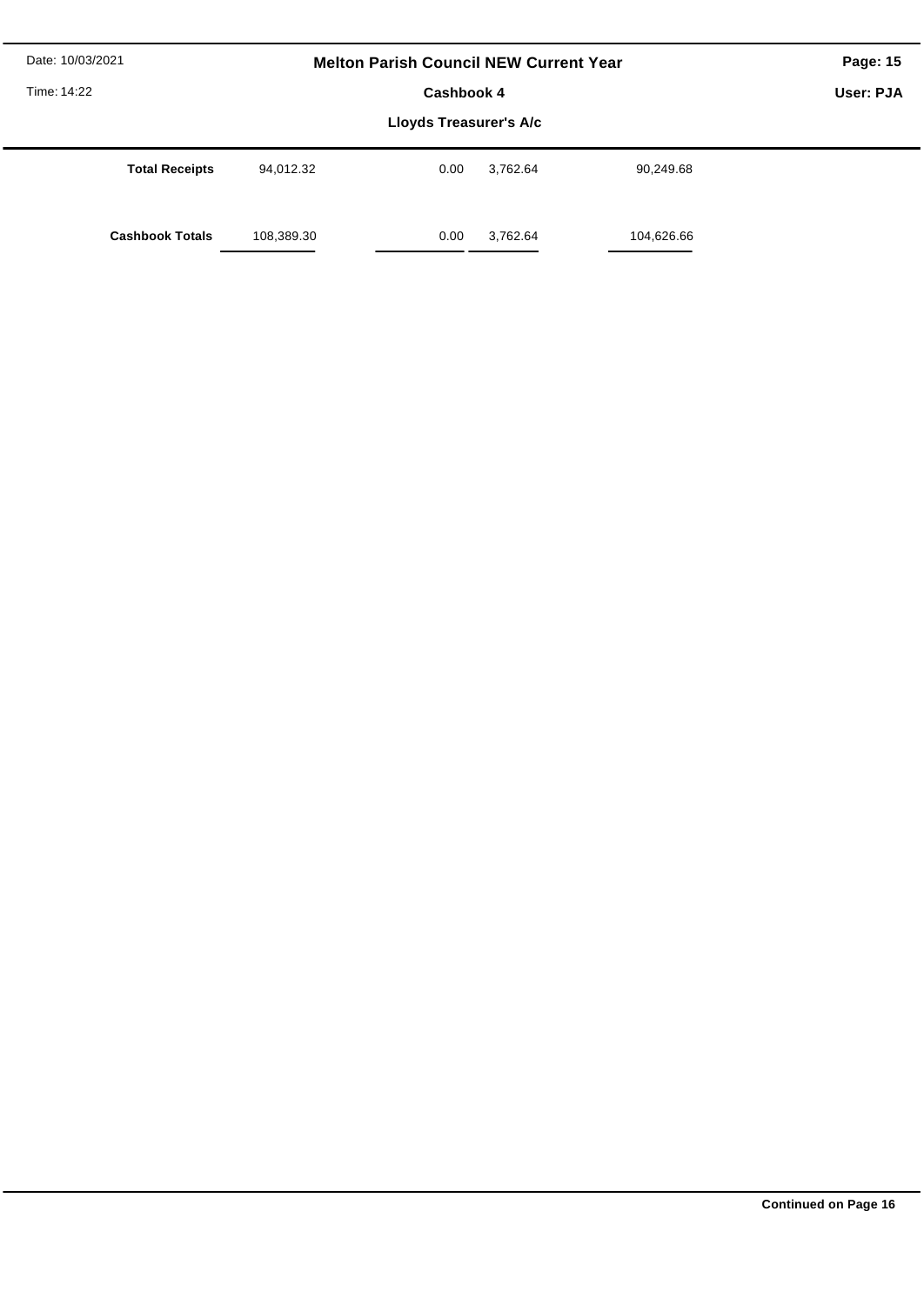Time: 14:22

**Payments**

**Page: 16**

Cashbook 4

**Lloyds Treasurer's A/c**

**Nominal Ledger Analysis**

**User: PJA**

| Date              | Payee Name                            | Reference £ Total Amnt |                     | £ Creditors | £ VAT          |              | A/c Centre |                | £ Amount Transaction Detail                     |
|-------------------|---------------------------------------|------------------------|---------------------|-------------|----------------|--------------|------------|----------------|-------------------------------------------------|
| 01/04/2020 SALC   |                                       | EТ                     | 105.60              |             | 17.60 4130 101 |              |            |                | 88.00 Payroll services                          |
| 08/04/2020        | <b>RBS Ltd</b>                        | ET                     | 206.40              |             | 34.40 4116     |              | 101        |                | 172.00 Alpha accounts software                  |
| 08/04/2020        | SALC                                  | ET                     | 1,012.83            |             |                | 4132         | 101        |                | 1,012.83 Membership subs                        |
| 08/04/2020        | Norse                                 | EТ                     | 468.00              |             | 78.00 4364     |              | 301        |                | 390.00 Dog bins                                 |
| 08/04/2020        | TLC                                   | EТ                     | 45.00               |             |                | 7.50 4123    | 101        |                |                                                 |
| 14/04/2020        | E Barrington                          | ET                     | 74.25               |             | 12.37 4205     |              | 201        |                | 37.50 Window cleaning<br>61.88 NP website costs |
| 17/04/2020        | Microsoft                             | DD                     | 79.99               |             | 13.33 4117     |              | 101        |                | 66.66 Office 365 renewal                        |
| 23/04/2020        | <b>Staff Salaries</b>                 | ET                     | 2,764.04            |             |                | 4108         | 101        |                | 2,764.04 Salaries P1                            |
|                   | 23/04/2020 SCC Pension Fund           | ET                     | 328.54              |             |                | 4110         | 101        |                | 328.54 Staff pension                            |
| 23/04/2020        | HMRC                                  | ET                     | 961.51              |             |                | 4102         | 101        |                | 961.51 Tax/NI                                   |
|                   |                                       |                        |                     |             |                |              |            |                |                                                 |
| 23/04/2020        | <b>HMRC</b><br>HMRC                   | ET<br>EТ               | $-961.51$<br>961.51 |             |                | 4102<br>4108 | 101<br>101 | -961.51 Tax/NI | 961.51 Tax/NI                                   |
| 23/04/2020        | 28/04/2020 CGM Group                  | ET                     | 328.01              |             | 54.67          | 4309         | 301        |                | 273.34 Greenspace management                    |
|                   |                                       | ET                     |                     |             |                |              |            |                | 111.10 Office water                             |
| 28/04/2020        | Wave<br><b>Heritage Cleaning</b>      | <b>SO</b>              | 111.10<br>121.88    |             |                | 4126<br>4123 | 101        |                |                                                 |
| 30/04/2020        |                                       |                        |                     |             |                |              | 101        |                | 121.88 Office cleaning                          |
| 01/05/2020 Viking |                                       | <b>DEBIT CARD</b>      | 65.98               |             | 11.00 4113     |              | 101        |                | 54.98 Stationery                                |
| 06/05/2020        | Wave                                  | EТ                     | 23.98               |             | 1.51           | 4316         | 301        |                | 22.47 Pavilion Water                            |
| 06/05/2020        | <b>CGM Group</b>                      | EТ                     | 328.01              |             | 54.67 4309     |              | 301        |                | 273.34 Greenspace Management                    |
| 27/05/2020        | <b>Staff Salaries</b>                 | ET                     | 2,763.84            |             |                | 4108         | 101        |                | 2,763.84 Salaries P2                            |
| 27/05/2020        | <b>SCC Pension Fund</b>               | EТ                     | 328.54              |             |                | 4110         | 101        |                | 328.54 Staff pension                            |
| 27/05/2020        | <b>HMRC</b>                           | ET                     | 961.71              |             |                | 4108         | 101        |                | 961.71 Tax/NI                                   |
|                   | 27/05/2020 P Donoghue                 | EТ                     | 133.50              |             | 22.25          | 4310         | 301        |                | 2.50 Petrol                                     |
|                   |                                       |                        |                     |             |                | 4107         | 101        |                | 13.09 Materials                                 |
|                   |                                       |                        |                     |             |                | 4171         | 101        | 95.66 Paint    |                                                 |
| 27/05/2020        | P Donoghue                            | EТ                     | 37.35               |             |                | 4136         | 101        |                | 37.35 Mileage                                   |
| 01/06/2020        | <b>Heritage Cleaning</b>              | SO                     | 121.88              |             |                | 4123         | 101        |                | 121.88 Office cleaning                          |
| 01/06/2020        | <b>Command Pest Control</b>           | EТ                     | 105.00              |             | 17.50          | 4310         | 301        |                | 87.50 Mole control                              |
|                   | 03/06/2020 CGM Group                  | EТ                     | 328.01              |             | 54.67 4309     |              | 301        |                | 273.34 Greenspace Management                    |
| 03/06/2020        | Savills                               | EТ                     | 566.40              |             | 94.40 4124     |              | 101        |                | 472.00 Estate service charges                   |
| 08/06/2020        | <b>East Suffolk Council</b>           | DC                     | $-3,681.16$         |             |                | 4125         | 101        |                | -3,681.16 Rates refund                          |
| 15/06/2020        | <b>East Suffolk Council</b>           | DD                     | 662.75              |             |                | 4125         | 101        |                | 662.75 Business rates                           |
| 24/06/2020        | <b>Staff Salaries</b>                 | ET                     | 2,763.64            |             |                | 4108         | 101        |                | 2,763.64 Salaries P3                            |
| 24/06/2020        | <b>HMRC</b>                           | ET                     | 961.91              |             |                | 4108         | 101        |                | 961.91 Tax/NI                                   |
|                   | 24/06/2020 SCC Pension Fund           | EТ                     | 328.54              |             |                | 4110         | 101        |                | 328.54 Staff pension                            |
| 24/06/2020        | SALC                                  | EТ                     | 552.00              |             | 92.00 4131     |              | 101        |                | 460.00 Annual Internal Audit                    |
| 30/06/2020        | Heritage Cleaning                     | SO                     | 121.88              |             |                | 4123         | 101        |                | 121.88 Office cleaning                          |
| 01/07/2020        | Printerbase                           | <b>DEBIT CARD</b>      | 337.62              |             | 56.27 4120     |              | 101        |                | 281.35 Office printer                           |
| 02/07/2020        | WHSmith                               | <b>DEBIT CARD</b>      | 14.99               |             |                | 4113         | 101        |                | 14.99 Stationery                                |
| 07/07/2020        | P Donoghue                            | ET                     | 38.90               |             |                | 6.48 4171    | 101        |                | 32.42 Maintenance materials and<br>fuel         |
|                   | 07/07/2020 P Donoghue                 | EТ                     | 41.85               |             |                | 4136         | 101        |                | 41.85 Mileage                                   |
|                   | 07/07/2020 CGM Group                  | EТ                     | 328.01              |             | 54.67 4309     |              | 301        |                | 273.34 Greenspace Management                    |
| 08/07/2020 TLC    |                                       | EТ                     | 45.00               |             |                | 7.50 4123    | 101        |                | 37.50 Window cleaning                           |
| 09/07/2020 Zoom   |                                       | <b>DEBIT CARD</b>      | 11.99               |             |                | 4117         | 101        |                | 11.99 Video conferencing                        |
| 14/07/2020        | Doyle Electrical                      | EТ                     | 106.20              |             | 17.70 4124     |              | 101        |                | 88.50 Fire alarm test                           |
| 15/07/2020        | East Suffolk Council                  | DD                     | 661.00              |             |                | 4125         | 101        |                | 661.00 Business rates                           |
| 20/07/2020        | Amazon                                | <b>DEBIT CARD</b>      | 48.87               |             |                | 3.33 4120    | 101        |                | 45.54 Computer hardware                         |
| 20/07/2020        | <b>Fowler Web</b>                     | ET                     | 50.00               |             |                | 4116         | 101        |                | 50.00 Computer support                          |
|                   | 24/07/2020 MPC Rent Deposit A/c Trust | 000032                 | 5,120.00            |             |                | 204          |            |                | 5,120.00 Transfer of rent deposit               |
|                   |                                       |                        |                     |             |                |              |            |                |                                                 |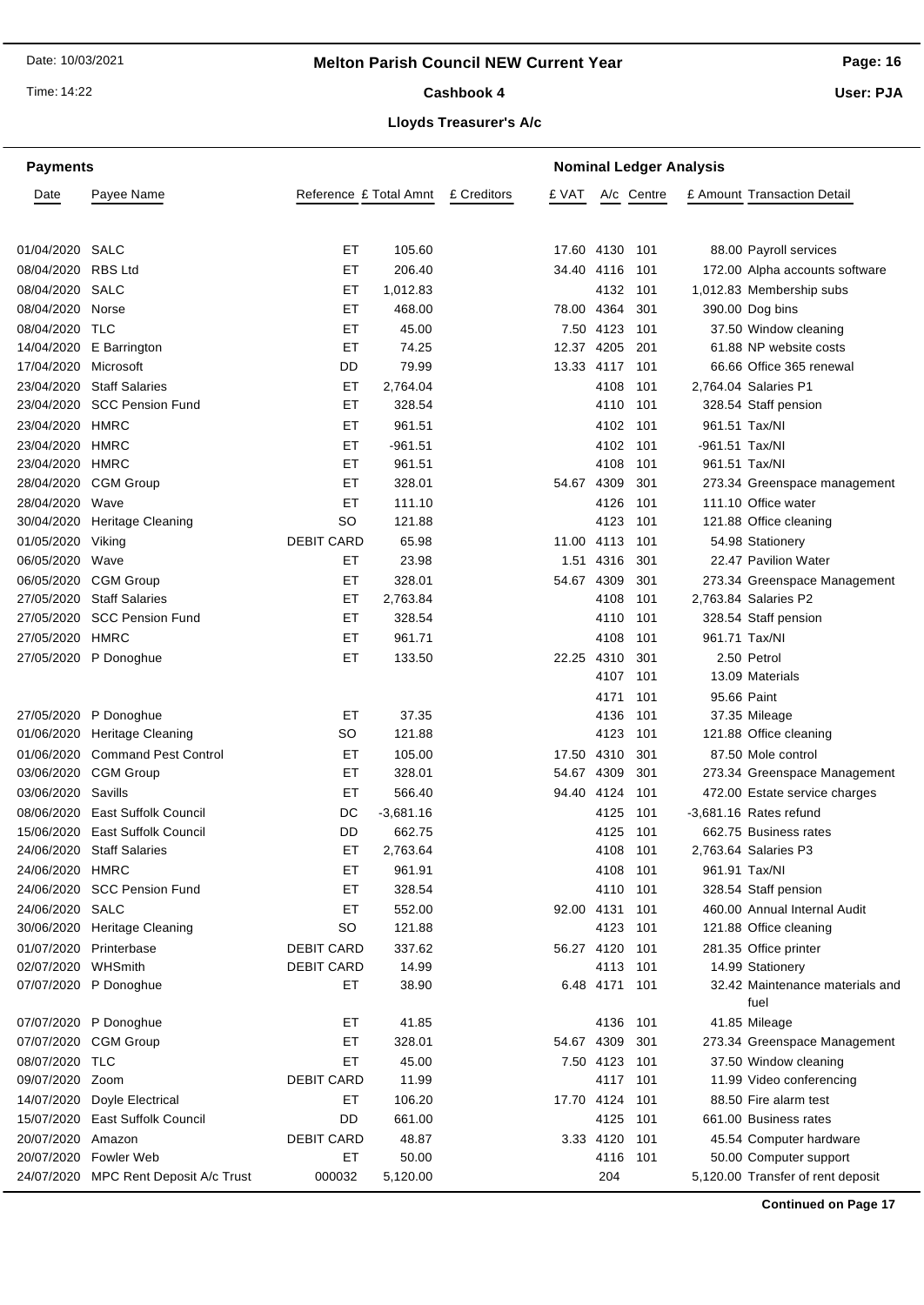Time: 14:22

# **Page: 17**

Cashbook 4

**User: PJA**

# **Lloyds Treasurer's A/c**

| <b>Payments</b>        |                                 |                        | <b>Nominal Ledger Analysis</b> |             |                |               |            |                 |                                        |
|------------------------|---------------------------------|------------------------|--------------------------------|-------------|----------------|---------------|------------|-----------------|----------------------------------------|
| Date                   | Payee Name                      | Reference £ Total Amnt |                                | £ Creditors | £ VAT          |               | A/c Centre |                 | £ Amount Transaction Detail            |
|                        |                                 |                        |                                |             |                |               |            |                 |                                        |
|                        | 29/07/2020 SCC Pension Fund     | EТ                     | 328.54                         |             |                | 4110 101      |            |                 | 328.54 Staff pension                   |
| 29/07/2020 HMRC        |                                 | ET                     | 961.71                         |             |                | 4108          | 101        | 961.71 Tax/NI   |                                        |
|                        | 29/07/2020 Staff Salaries       | EТ                     | 2,763.84                       |             |                | 4108          | 101        |                 | 2,763.84 Salaries P4                   |
|                        | 29/07/2020 Heritage Cleaning    | SO                     | 121.88                         |             |                | 4123          | 101        |                 | 121.88 Office cleaning                 |
| 05/08/2020 Wave        |                                 | ET                     | 18.88                          |             |                | 0.85 4316     | 301        |                 | 18.03 Pavilion Water                   |
| 05/08/2020             | <b>Play Inspection Company</b>  | ЕT                     | 156.00                         |             | 26.00 4327     |               | 301        |                 | 130.00 Annual play park inspection     |
| 05/08/2020             | Pitkin & Ruddock                | EТ                     | 190.15                         |             | 31.69 4124     |               | 101        |                 | 158.46 A/C service                     |
|                        | 05/08/2020 P Donoghue           | ET                     | 32.97                          |             |                | 5.50 4171     | 101        |                 | 6.18 tennis court lock                 |
|                        |                                 |                        |                                |             |                | 4171          | 101        |                 | 7.46 shed lock, cable ties, bucket     |
|                        |                                 |                        |                                |             |                | 4310          | 301        |                 | 13.83 Turf and topsoil                 |
|                        | 05/08/2020 P Donoghue           | EТ                     | 43.65                          |             |                | 4136          | 101        |                 | 43.65 Mileage                          |
| 05/08/2020             | <b>CGM</b>                      | ET                     | 328.01                         |             | 54.67 4309     |               | 301        |                 | 273.34 Greenspace management           |
| 10/08/2020 Zoom        |                                 | ET                     | 11.99                          |             |                | 4117 101      |            |                 | 11.99 Video conferencing               |
| 12/08/2020 Metalfix    |                                 | EТ                     | 60.00                          |             | 10.00 4326     |               | 301        |                 | 50.00 Welding on slide                 |
| 12/08/2020             | HMRC                            | ET                     | 639.96                         |             |                | 105           |            |                 | 639.96 VAT payment                     |
| 13/08/2020 Amazon      |                                 | <b>DEBIT CARD</b>      | 50.99                          |             |                | 8.50 4113     | 101        |                 | 42.49 Printer cartridge                |
|                        | 17/08/2020 East Suffolk Council | DD                     | 661.00                         |             |                | 4125          | 101        |                 | 661.00 Business rates                  |
| 25/08/2020 HMRC        |                                 | ET                     | 1,181.61                       |             |                | 4108          | 101        | 1,181.61 Tax/NI |                                        |
| 25/08/2020 Netwise     |                                 | EТ                     | 300.00                         |             |                | 4119 101      |            |                 | 300.00 Website hosting and<br>support  |
| 25/08/2020             | <b>Staff Salaries</b>           | ET                     | 3,046.44                       |             |                | 4108          | 101        |                 | 3,046.44 Salaries P5                   |
|                        | 25/08/2020 SCC Pension Fund     | EТ                     | 366.89                         |             |                | 4110          | 101        |                 | 366.89 Staff pension                   |
| 25/08/2020 Viking      |                                 | ЕT                     | 23.28                          |             |                | 3.88 4113     | 101        |                 | 19.40 Stationery                       |
| 25/08/2020 Netwise     |                                 | ET                     | $-300.00$                      |             |                | 4119 101      |            |                 | -300.00 Website hosting and<br>support |
| 25/08/2020 Netwise     |                                 | EТ                     | 300.00                         |             |                | 4118 101      |            |                 | 300.00 Website hosting and<br>support  |
| 27/08/2020             | <b>WH Smiths</b>                | <b>DEBIT CARD</b>      | 24.72                          |             |                | 4112          | 101        |                 | 24.72 Postage stamps                   |
|                        | 01/09/2020 Heritage Cleaning    | <b>STO</b>             | 121.88                         |             |                | 4123          | 101        |                 | 121.88 Office cleaning                 |
| 02/09/2020 Command     |                                 | EТ                     | 105.00                         |             | 17.50 4310     |               | 301        |                 | 87.50 Mole control                     |
|                        | 02/09/2020 P Donoghue           | EТ                     | 21.15                          |             |                | 4136          | 101        |                 | 21.15 Mileage                          |
|                        | 02/09/2020 P Donoghue           | EТ                     | 45.78                          |             |                | 7.63 4124     | 101        |                 | 33.32 Office tap                       |
|                        |                                 |                        |                                |             |                | 4171 101      |            |                 | 4.83 Turf and petrol                   |
| 02/09/2020 Savills     |                                 | ET.                    | 566.40                         |             | 94.40 4124     |               | 101        |                 | 472.00 Estate charges                  |
| 09/09/2020 Zoom        |                                 | DD                     | 11.99                          |             |                | 4117          | 101        |                 | 11.99 Video conferencing               |
|                        | 09/09/2020 CGM Group            | EТ                     | 328.01                         |             | 54.67 4309     |               | 301        |                 | 273.34 Greenspace management           |
| 10/09/2020             | Printerbase                     | <b>DEBIT CARD</b>      | 170.20                         |             | 28.37 4113 101 |               |            |                 | 141.83 Stationery                      |
| 11/09/2020 Printerbase |                                 | <b>DEBIT CARD</b>      | 110.40                         |             | 18.40 4113     |               | 101        |                 | 92.00 Stationery                       |
| 11/09/2020 Amazon      |                                 | <b>DEBIT CARD</b>      | 9.99                           |             |                | 1.67 4113 101 |            |                 | 8.32 CCTV log book                     |
| 15/09/2020 Printerbase |                                 | DC                     | $-170.20$                      |             | -28.37 4113    |               | 101        |                 | -141.83 Stationery                     |
| 15/09/2020             | <b>East Suffolk Council</b>     | DD                     | 661.00                         |             |                | 4125          | 101        |                 | 661.00 Business Rates                  |
|                        | 16/09/2020 Spencer Wix          | EТ                     | 500.00                         |             | 83.33 4363     |               | 301        |                 | 416.67 War memorial restoration        |
| 16/09/2020 Viking      |                                 | EТ                     | 24.92                          |             |                | 4.15 4113 101 |            |                 | 20.77 Stationery                       |
| 16/09/2020 Viking      |                                 | ET                     | 35.76                          |             |                | 5.96 4113     | 101        |                 | 29.80 Stationery                       |
| 16/09/2020 SALC        |                                 | ET                     | 30.00                          |             |                | 5.00 4138     | 101        |                 | 25.00 Staff training                   |
| 16/09/2020 P Alder     |                                 | ET                     | 7.50                           |             |                | 4112 101      |            |                 | 7.50 Postage                           |
|                        | 16/09/2020 Fenn Wright          | ET                     | 600.00                         |             | 100.00 4170    |               | 101        |                 | 500.00 Professional advice             |
| 17/09/2020 SALC        |                                 | ЕT                     | 30.00                          |             |                | 5.00 4138     | 101        |                 | 25.00 Staff training                   |
|                        | 24/09/2020 Came & Co            | EТ                     | 3,214.65                       |             |                | 4161          | 101        |                 | 3,214.65 Insurance                     |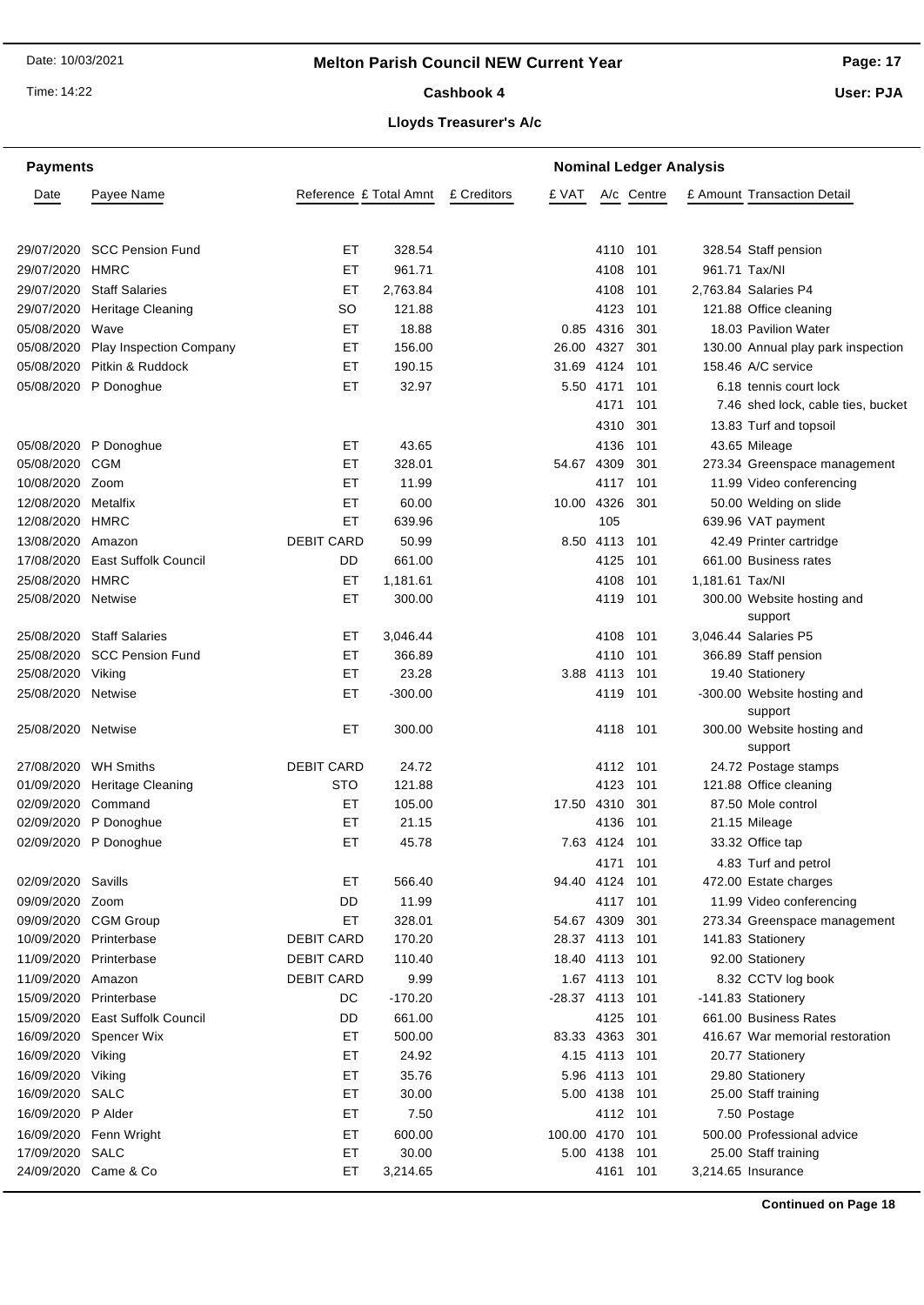Time: 14:22

# **Page: 18**

Cashbook 4

**User: PJA**

| <b>Payments</b>    |                                     |                        |                  | <b>Nominal Ledger Analysis</b> |                      |            |                 |                                               |
|--------------------|-------------------------------------|------------------------|------------------|--------------------------------|----------------------|------------|-----------------|-----------------------------------------------|
| Date               | Payee Name                          | Reference £ Total Amnt |                  | £ Creditors<br>£ VAT           |                      | A/c Centre |                 | £ Amount Transaction Detail                   |
|                    |                                     |                        |                  |                                |                      |            |                 |                                               |
|                    | 24/09/2020 Staff Salaries           | ET                     | 2,821.26         |                                | 4108                 | 101        |                 | 2,821.26 Salaries P6                          |
| 24/09/2020 SLCC    |                                     | EТ                     | 350.00           |                                | 4138                 | 101        |                 | 350.00 Staff Training - CiLCA                 |
| 24/09/2020 SCC     |                                     | ET                     | 336.21           |                                | 4110                 | 101        |                 | 336.21 Staff pension                          |
| 24/09/2020 HMRC    |                                     | ET                     | 1,004.79         |                                | 4108                 | 101        | 1,004.79 Tax/NI |                                               |
| 30/09/2020 SALC    |                                     | <b>SALC</b>            | 30.00            |                                | 5.00 4138            | 101        |                 | 25.00 Staff training                          |
| 30/09/2020         | Navigus Planning                    | ET                     | 336.00           |                                | 56.00 4205           | 201        |                 | 280.00 Neighbourhood plan refresh             |
| 30/09/2020         | <b>Clicks Marketing</b>             | ET                     | 312.00           |                                | 52.00 4171           | 101        |                 | 260.00 Defib battery                          |
| 30/09/2020         | Wicksteed                           | ET                     | 75.48            |                                | 12.58 4328           | 301        |                 | 62.90 Swing replacement parts                 |
|                    | 30/09/2020 Heritage Cleaning        | <b>STO</b>             | 121.88           |                                | 4123                 | 101        |                 | 121.88 Office cleaning                        |
|                    | 01/10/2020 Lilac Thyme              | DEB                    | 40.00            |                                | 4103                 | 101        |                 | 40.00 thank you flowers                       |
| 06/10/2020         | CGM                                 | ET                     | 328.01           |                                | 54.67 4309           | 301        |                 | 273.34 Greenspace management                  |
|                    | 06/10/2020 P Donoghue               | ET                     | 19.35            |                                | 4136                 | 101        |                 | 19.35 Mileage                                 |
|                    | 06/10/2020 P Donoghue               | ET                     | 39.24            |                                | 6.54 4171            | 101        |                 | 32.70 Maintenance materials                   |
| 06/10/2020 SALC    |                                     | EТ                     | 60.00            |                                | 10.00 4138           | 101        |                 | 50.00 CilCA training                          |
| 06/10/2020 SALC    |                                     | EТ                     | 30.00            |                                | 5.00 4138            | 101        |                 | 25.00 Planning training                       |
| 06/10/2020 Amazon  |                                     | DEB                    | 26.95            |                                | 4.49 4328            | 301        |                 | 22.46 Safety matting                          |
| 08/10/2020 SALC    |                                     | ET                     | 111.60           |                                | 18.60 4130           | 101        |                 | 93.00 Payroll services                        |
| 09/10/2020 Zoom    |                                     | <b>DEB</b>             | 11.99            |                                | 4117                 | 101        |                 | 11.99 Video conferencing                      |
|                    | 13/10/2020 Guardian Fire Safety Mgt | EТ                     | 325.00           |                                | 4124                 | 101        |                 | 325.00 Fire Risk Assessment                   |
| 14/10/2020 SBD Ltd |                                     | ET                     | 30.00            |                                | 4171                 | 101        |                 | 30.00 2021 roundel repair                     |
|                    | 14/10/2020 Standard Signs           | EТ                     | 2,460.00         | 410.00 4212                    |                      | 201        | 1,050.00 SID    |                                               |
|                    |                                     |                        |                  |                                | 350                  | 0          | $-1,050.00$ SID |                                               |
|                    |                                     |                        |                  |                                | 6000                 | 201        | 1,050.00 SID    |                                               |
|                    |                                     |                        |                  |                                | 4212                 | 201        | 1,000.00 SID    |                                               |
| 15/10/2020         | <b>East Suffolk Council</b>         | DD                     | 661.00           |                                | 4125                 | 101        |                 | 661.00 Business rates                         |
| 19/10/2020 Amazon  |                                     | <b>DEB</b>             | 12.00            |                                | 2.00 4124            | 101        |                 | 10.00 Fire signs                              |
| 21/10/2020 TLC     |                                     | EТ                     | 45.00            |                                | 7.50 4123            | 101        |                 | 37.50 Window cleaning                         |
| 21/10/2020 CGM     |                                     | EТ                     | 600.00           | 100.00 4310                    |                      | 301        |                 | 500.00 Greenspace additional                  |
| 28/10/2020 HMRC    |                                     | ET                     | 1,350.21         |                                | 4108                 | 101        | 1,350.21 Tax/NI | works                                         |
|                    | 28/10/2020 Staff Salaries           | ET                     | 3,266.01         |                                | 4108                 |            |                 | 3,266.01 Salaries P7                          |
|                    |                                     |                        |                  |                                |                      | 101        |                 |                                               |
| 28/10/2020 SCC     | 28/10/2020 St Andrews PCC           | ET<br>EТ               | 400.64<br>25.00  |                                |                      | 4110 101   |                 | 400.64 Staff pension<br>25.00 Poppy wreath    |
|                    |                                     |                        |                  |                                |                      | 4103 101   |                 |                                               |
| 28/10/2020 Wave    | 30/10/2020 Heritage Cleaning        | ET<br>SO               | 138.02<br>121.88 |                                | 4126 101<br>4123 101 |            |                 | 138.02 Office water<br>121.88 Office cleaning |
|                    | 03/11/2020 Terling Pat Testers      | ET                     | 55.00            |                                | 4124 101             |            |                 | 55.00 PAT testing                             |
| 03/11/2020 SALC    |                                     | ET                     | 30.00            |                                | 5.00 4138 101        |            |                 | 25.00 Staff training                          |
| 03/11/2020 SBD Ltd |                                     | ET                     | 360.00           |                                | 4373                 | 301        |                 | 359.53 VJ VE roundels                         |
|                    |                                     |                        |                  |                                | 323                  | 0          |                 | -359.53 VJ VE roundels                        |
|                    |                                     |                        |                  |                                | 6000                 |            |                 | 359.53 VJ VE roundels                         |
|                    |                                     |                        |                  |                                | 4372                 | 301<br>301 |                 | 0.47 VJ VE roundels                           |
|                    |                                     |                        |                  |                                | 321                  | 0          |                 | -0.47 VJ VE roundels                          |
|                    |                                     |                        |                  |                                | 6000                 | 301        |                 | 0.47 VJ VE roundels                           |
| 03/11/2020 RBS     |                                     | ET                     | 70.80            |                                | 11.80 4116           | -101       |                 | 59.00 Software support                        |
|                    | 03/11/2020 Realise Futures          | ET                     | 485.94           |                                | 80.99 4362 301       |            | 404.95 Bench    |                                               |
|                    |                                     |                        |                  |                                | 350                  | 0          | -404.95 Bench   |                                               |
|                    |                                     |                        |                  |                                | 6000                 | 301        | 404.95 Bench    |                                               |
|                    |                                     |                        |                  |                                |                      |            |                 |                                               |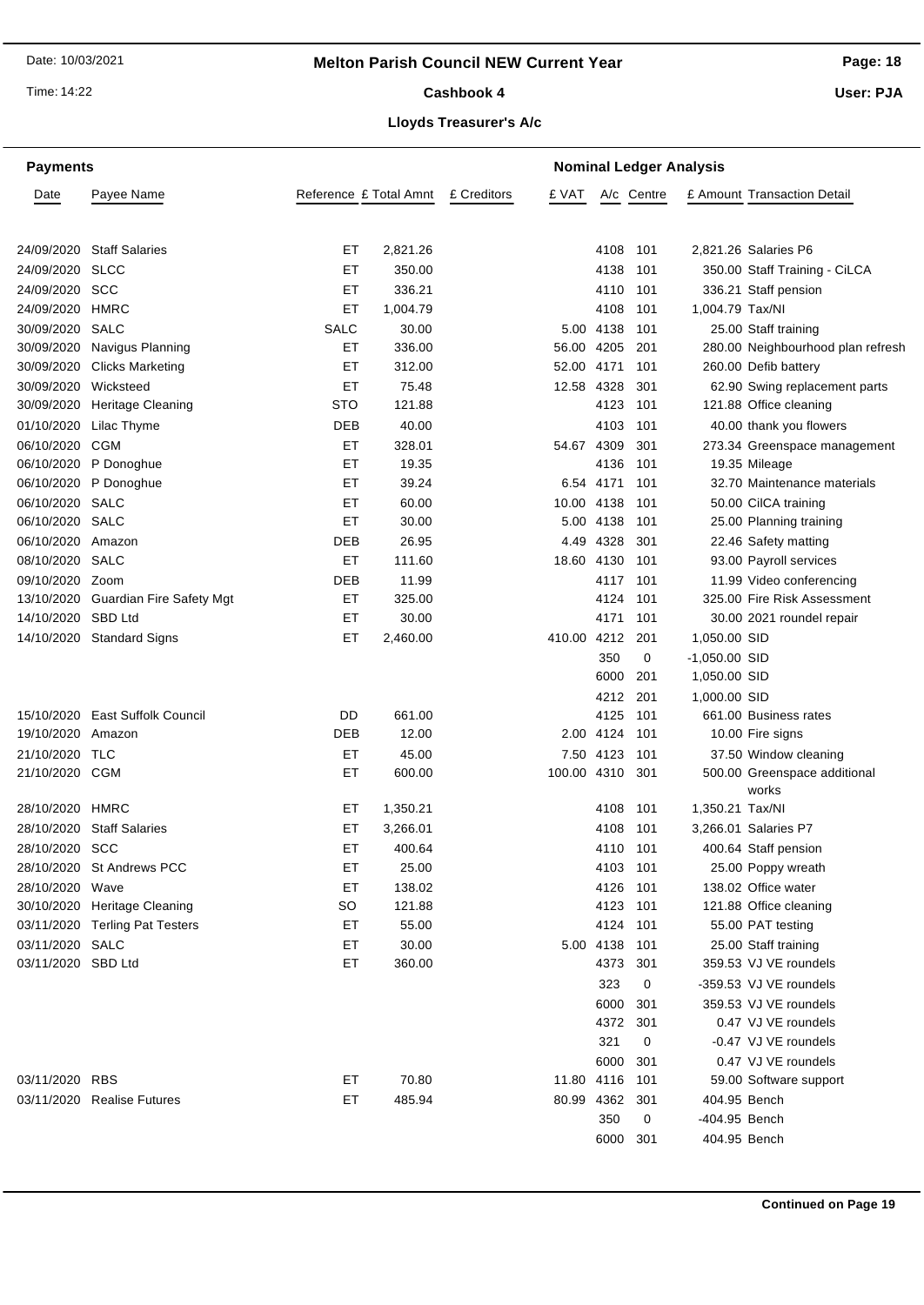# **Melton Parish Council NEW Current Year**

Time: 14:22

Cashbook 4

**Page: 19 User: PJA**

# **Lloyds Treasurer's A/c**

| <b>Payments</b>          |                                 |                        | <b>Nominal Ledger Analysis</b> |             |                 |                           |            |                 |                                               |
|--------------------------|---------------------------------|------------------------|--------------------------------|-------------|-----------------|---------------------------|------------|-----------------|-----------------------------------------------|
| Date                     | Payee Name                      | Reference £ Total Amnt |                                | £ Creditors | £ VAT           |                           | A/c Centre |                 | £ Amount Transaction Detail                   |
|                          |                                 |                        |                                |             |                 |                           |            |                 |                                               |
|                          |                                 |                        |                                |             |                 |                           |            |                 |                                               |
| 05/11/2020               | Amazon                          | <b>DEBIT CARD</b>      | 6.06                           |             |                 | 1.01 4113 101             |            |                 | 5.05 Tennis diary                             |
| 06/11/2020               | Post Office                     | <b>DEBIT CARD</b>      | 25.58                          |             |                 | 4112                      | 101        |                 | 25.58 Postage                                 |
| 09/11/2020               | Zoom                            | <b>DEBIT CARD</b>      | 11.99                          |             |                 | 4117                      | 101        |                 | 11.99 Video conferencing                      |
| 11/11/2020               | CGM                             | EТ                     | 328.01                         |             | 54.67 4309      |                           | 301        |                 | 273.34 Greenspace management                  |
| 11/11/2020 CGM           |                                 | EТ                     | 660.00                         |             | 110.00 4310 301 |                           |            |                 | 550.00 Greenspace additional<br>works         |
|                          | 11/11/2020 PKF Littlejohn       | ET                     | 960.00                         |             | 160.00 4131     |                           | 101        |                 | 800.00 Annual audit                           |
| 11/11/2020 Viking        |                                 | ET                     | 92.58                          |             |                 | 8.10 4113                 | 101        |                 | 25.49 Stationery                              |
|                          |                                 |                        |                                |             |                 | 4112 101                  |            |                 | 44.00 Postage                                 |
|                          |                                 |                        |                                |             |                 | 4113                      | 101        |                 | 14.99 Stationery                              |
| 16/11/2020               | <b>East Suffolk Council</b>     | DD                     | 661.00                         |             |                 | 4125                      | 101        |                 | 661.00 Business rates                         |
| 24/11/2020               | Comms Unite                     | DD                     | 207.31                         |             | 34.55 4114      |                           | 101        |                 | 172.76 Office telephony                       |
| 26/11/2020               | <b>Melton PCC</b>               | ET                     | 400.00                         |             |                 | 4169                      | 101        |                 | 400.00 Melton Messenger grant                 |
| 26/11/2020               | <b>Command Pest Control</b>     | ET                     | 105.00                         |             | 17.50 4310      |                           | 301        |                 | 87.50 Pest control                            |
| 26/11/2020               | HMRC                            | ET                     | 1,052.44                       |             |                 | 4108                      | 101        |                 | 1,052.44 Tax/NI P8                            |
| 26/11/2020               | scc                             | ET                     | 345.40                         |             |                 | 4110                      | 101        |                 | 345.40 Staff pension                          |
| 26/11/2020               | <b>Staff Salaries</b>           | ЕT                     | 2,886.50                       |             |                 | 4108                      | 101        |                 | 2,886.50 Salaries P8                          |
| 30/11/2020               | Heritage Cleaning               | STO                    | 121.88                         |             |                 | 4123                      | 101        |                 | 121.88 Office cleaning                        |
|                          | 01/12/2020 P Donoghue           | ET                     | 10.01                          |             |                 | 1.67 4113                 | 101        |                 | 2.08 Office signs                             |
|                          |                                 |                        |                                |             |                 | 4171                      | 101        |                 | 6.26 Materials for repairs                    |
| 01/12/2020               | P Donoghue                      | ET                     | 47.70                          |             |                 | 4136                      | 101        |                 | 47.70 Mileage                                 |
| 01/12/2020               | CGM                             | ET                     | 328.01                         |             | 54.67           | 4309                      | 301        |                 | 273.34 Grounds maintenance                    |
| 01/12/2020               | <b>BF Ground Maintenance</b>    | ET                     | 780.00                         |             | 130.00 4310     |                           | 301        |                 | 650.00 Verge clearance                        |
| 03/12/2020               | Parish Online                   | ET                     | 84.00                          |             | 14.00 4132      |                           | 101        |                 | 70.00 Mapping software                        |
| 08/12/2020               | <b>Standard Signs</b>           | ET                     | 102.00                         |             | 17.00           | 4212                      | -201       |                 | 85.00 SID battery                             |
|                          |                                 |                        |                                |             |                 | 350                       | 0          |                 | -85.00 SID battery                            |
|                          |                                 |                        |                                |             |                 | 6000                      | 201        |                 | 85.00 SID battery                             |
| 08/12/2020 SBD Ltd       |                                 | ET                     | 520.00                         |             |                 | 4373                      | 301        |                 | 289.00 Beacon shield                          |
|                          |                                 |                        |                                |             |                 | 321                       | 0          |                 | -289.00 Beacon shield                         |
|                          |                                 |                        |                                |             |                 | 6000                      | 301        |                 | 289.00 Beacon shield                          |
|                          |                                 |                        |                                |             |                 | 4373                      | 301        |                 | 50.00 Beacon shield                           |
|                          |                                 |                        |                                |             |                 | 324                       | 0          |                 | -50.00 Beacon shield                          |
|                          |                                 |                        |                                |             |                 | 6000                      | 301        |                 | 50.00 Beacon shield                           |
|                          |                                 |                        |                                |             |                 | 4373                      | 301        |                 | 181.00 Beacon shield                          |
| 09/12/2020 SALC          |                                 | EТ                     | 60.00                          |             | 10.00 4138 101  |                           |            |                 | 50.00 Staff Training                          |
| 09/12/2020 Zoom          |                                 | <b>DEBIT CARD</b>      | 11.99                          |             |                 | 4117 101                  |            |                 | 11.99 Video conferencing                      |
|                          | 15/12/2020 East Suffolk         | DD<br>ET               | 661.00                         |             |                 | 4125                      | 101        |                 | 661.00 Business Rates                         |
| 16/12/2020 LexisNexis    |                                 |                        | 119.99                         |             |                 | 4113 101                  |            |                 | 119.99 Book purchase                          |
| 22/12/2020 Viking        |                                 | <b>DEBIT CARD</b>      | 44.96                          |             |                 | 7.49 4113 101             |            |                 | 37.47 Stationey                               |
|                          | 22/12/2020 Staff Salaries       | ET                     | 2,886.30                       |             |                 | 4108 101                  |            |                 | 2,886.30 Staff Salaries P9                    |
| 22/12/2020 SCC           |                                 | ET                     | 345.40                         |             |                 | 4110                      | 101        |                 | 345.40 Staff Pension                          |
| 22/12/2020 HMRC          |                                 | ET                     | 1,052.64                       |             |                 | 4108                      | 101        | 1,052.64 Tax/NI |                                               |
| 23/12/2020               | Post Office                     | <b>DEBIT CARD</b>      | 44.00                          |             |                 | 4112 101                  |            |                 | 44.00 Postage                                 |
|                          | 30/12/2020 Heritage Cleaning    | SO                     | 121.88                         |             |                 | 4123                      | 101        |                 | 121.88 Office cleaning                        |
| 04/01/2021               | CGM                             | ET                     | 328.01                         |             | 54.67 4309      |                           | 301        |                 | 273.34 Greenspace management                  |
| 04/01/2021               | Pitkin & Ruddock                | ET                     | 147.00                         |             | 24.50 4124      |                           | 101        |                 | 122.50 Aircon service                         |
| 11/01/2021 Zoom          |                                 | DC<br>ET               | 11.99                          |             |                 | 4117 101<br>4.80 4124 101 |            |                 | 11.99 video conferencing                      |
| 12/01/2021<br>15/01/2021 | Savills<br>East Suffolk Council | DD                     | 28.80<br>661.00                |             |                 | 4125 101                  |            |                 | 24.00 Estate charges<br>661.00 Business Rates |